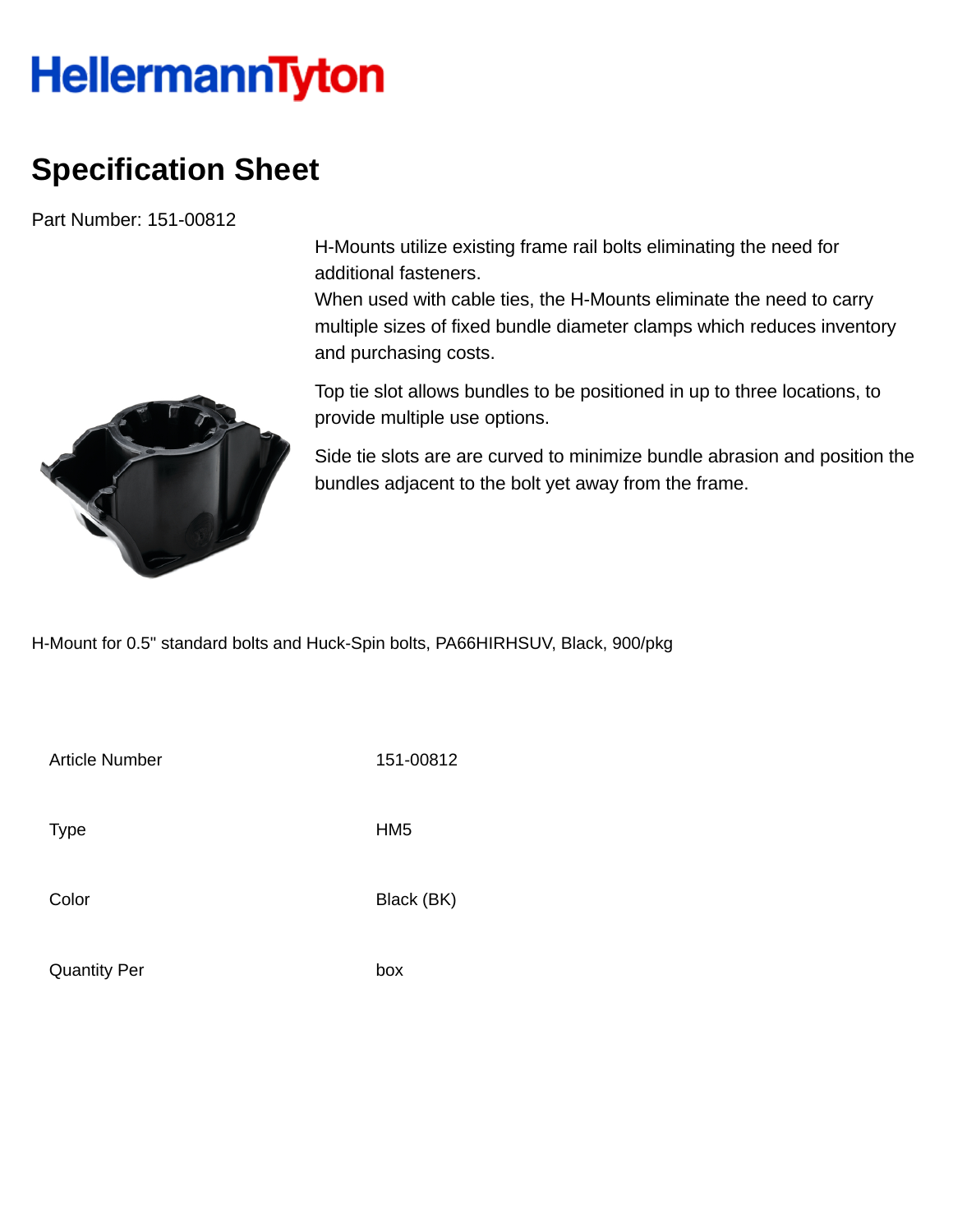| <b>Product Description</b>     | HellermannTyton H-Mounts offer a secure bundling solution that<br>utilizes existing frame rail bolts which reduces component costs and<br>improves installation time. The H-mounts have three bundle mounting<br>locations each accommodating ties up to 1/2" wide. H-Mounts fasten<br>with three bolt sizes: 1/2", 5/8", and 3/4". The top tie slot allows the<br>bundle to be positioned directly over the bolt. The two curved tie slots<br>on the sides position the bundles adjacent to the bolt yet away from<br>the frame. |
|--------------------------------|-----------------------------------------------------------------------------------------------------------------------------------------------------------------------------------------------------------------------------------------------------------------------------------------------------------------------------------------------------------------------------------------------------------------------------------------------------------------------------------------------------------------------------------|
| <b>Short Description</b>       | H-Mount for 0.5" standard bolts and Huck-Spin bolts, PA66HIRHSUV,<br>Black, 900/pkg                                                                                                                                                                                                                                                                                                                                                                                                                                               |
| <b>Global Part Name</b>        | HM5-PA66HIRHSUV-BK                                                                                                                                                                                                                                                                                                                                                                                                                                                                                                                |
| Length L (Imperial)            | 1.97                                                                                                                                                                                                                                                                                                                                                                                                                                                                                                                              |
| Length L (Metric)              | 50.0                                                                                                                                                                                                                                                                                                                                                                                                                                                                                                                              |
| <b>Fixation Method</b>         | thread-bolt                                                                                                                                                                                                                                                                                                                                                                                                                                                                                                                       |
| Width W (Imperial)             | 1.02                                                                                                                                                                                                                                                                                                                                                                                                                                                                                                                              |
| Width W (Metric)               | 25.98                                                                                                                                                                                                                                                                                                                                                                                                                                                                                                                             |
| Height H (Imperial)            | 1.10                                                                                                                                                                                                                                                                                                                                                                                                                                                                                                                              |
| Height H (Metric)              | 28.0                                                                                                                                                                                                                                                                                                                                                                                                                                                                                                                              |
| Cable Tie Width Max (Imperial) | 0.052                                                                                                                                                                                                                                                                                                                                                                                                                                                                                                                             |
| Cable Tie Width Max (Metric)   | 13.2                                                                                                                                                                                                                                                                                                                                                                                                                                                                                                                              |
| <b>Bolt Size</b>               | $1/2$ "                                                                                                                                                                                                                                                                                                                                                                                                                                                                                                                           |